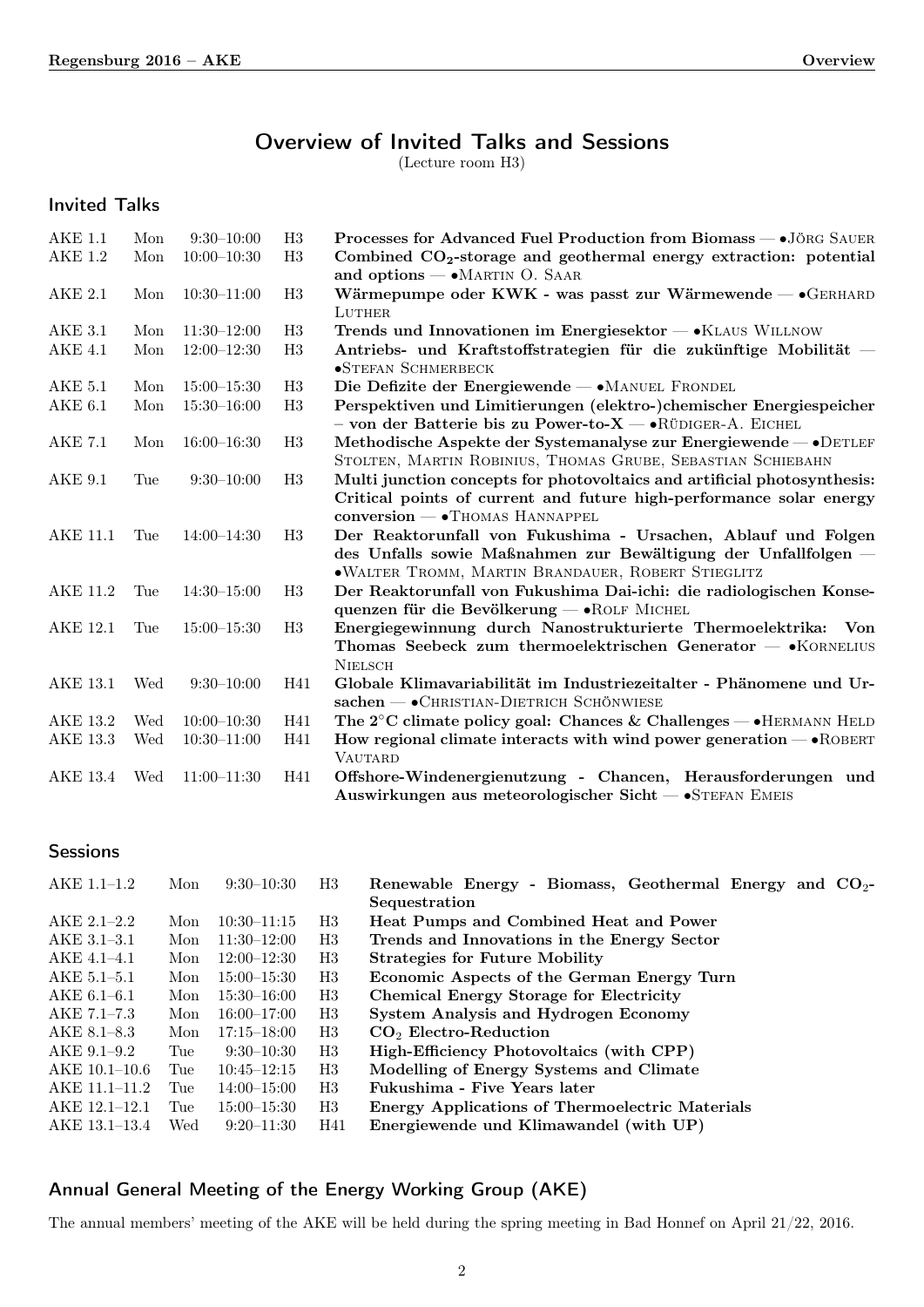## AKE 1: Renewable Energy - Biomass, Geothermal Energy and  $CO<sub>2</sub>$ -Sequestration

Time: Monday 9:30–10:30 Location: H3

Invited Talk  $AKE 1.1$  Mon 9:30 H3 Processes for Advanced Fuel Production from Biomass ∙Jörg Sauer — Institute of Catalysis Research and Technology (IKFT), Karlsruhe Institute of Technology (KIT), Hermann-von-Helmholtz-Platz 1, 76344 Eggenstein-Leopoldshafen, Germany

A survey is given of the potential and production pathways of modern low emission synthetic fuels which are required in the context of the "Energiewende". Unlike so-called "1st generation biofuels", technologies for synthetic biofuels are based on carbon-sources that are not competing to the production of food and animal feed. Methanol and Dimethylether (DME) are accessible through state-of-the-art production processes and will be important intermediate components for synthetic biofuels. Ongoing process development for Methanol and DME will lead to increased stability against fluctuations in feedstock and energy supply.

Several strategies are known for the production of fuels from Methanol and Dimethylether, both for oxygen-containing (oxygenate) fuels and oxygen-free fuels (hydrocarbons). The former offer the advantage of clean combustion and reduced emissions, the latter have high energy densities. The oligomeric oxymethylene dimethyl ethers (OMEs) are highly interesting oxygenate components for application as future diesel component. The production and application is still on a comparatively early stage of development. However, they exhibit beneficial combustion properties with potential for emission reduction. Especially OME-3 to OME-5 are targeted due to their favorable physico-chemical properties.

<span id="page-1-1"></span>

<span id="page-1-0"></span>Invited Talk  $AKE 1.2$  Mon 10:00 H3 Combined CO<sub>2</sub>-storage and geothermal energy extraction: potential and options — ∙Martin O. Saar — ETH Zurich, Switzerland

Using carbon dioxide  $(CO<sub>2</sub>)$  as the geothermal energy extraction fluid has several advantages over water such as 1) the energy conversion efficiency to electricity is typically twice that of water, 2) valuable water resources are protected, and 3) the system results in permanent geologic CO<sup>2</sup> sequestration, a key method to mitigate global climate change. The result is a high-efficiency CO<sub>2</sub>-sequestering geothermal power plant with a negative carbon footprint that can operate in regions with relatively low geothermal heat flow and/or low reservoir permeabilities. As a result, this technology expands the geothermal resource base, while making carbon capture and storage (CCS) more economically competitive. Furthermore, such a renewable, geothermal power plant may be combined with other unconventional geothermal technologies such as auxiliary heating of geothermally preheated geofluids. Potential challenges of CO2-geothermal systems include ensuring caprock integrity,  $CO<sub>2</sub>$  availability, and general public acceptance of underground  $\rm CO_2$  storage technologies.

In this presentation, I will address the potential of, and various options for, CO2-based and other unconventional geothermal systems, particularly for relatively low subsurface heat flow conditions as those that exist throughout Germany. I will also point out the challenges of CO2-based geothermal energy extraction and provide some examples of research addressing those challenges.

#### AKE 2: Heat Pumps and Combined Heat and Power

Time: Monday 10:30–11:15 Location: H3

Invited Talk AKE 2.1 Mon 10:30 H3 Wärmepumpe oder KWK - was passt zur Wärmewende — ∙Gerhard Luther — Universität Saarbrücken, Experimentalphysik In der Öffentlichkeit gilt die Kraftwärmekopplung (KWK) noch immer als die effizienteste Form der Bereitstellung von Strom und Wärme aber die angegebenen Energieeinsparungen täuschen, denn sie beruhen in der Regel auf nicht korrekten und physikalisch geradezu abwegigen Vergleichen. Tatsächlich ermöglichen Wärmepumpen oft die energetisch günstigste Gebäudeheizung, wobei zudem der Einsatz fossiler Primärenergie reduziert und langfristig vollständig vermieden werden kann.

Nach der Energiewende wird die aus Sonne und Wind erzeugte Elektrizität die wesentliche Primärenergie darstellen; daher ist die elektrische Wärmepumpe für die Erzeugung der dann noch erforderlichen Niedertemperatur-Wärme gut aufgestellt. Sie muss dabei ihre Stärken "Flexibilität" und "hoher Nutzungsgrad" ausnutzen und noch weiter steigern. Auch die KWK kann zur zukünftigen Wärmeversorgung beitragen. Sie hat allerdings den Nachteil, dass sie einen Brennstoff als Einsatzenergie benötigt und daher eigentlich nur bei einem temporären Defizit des verfügbaren Stromes aus Sonne und Wind eingesetzt werden sollte, wenn sowieso aus den Langzeitspeichern Brennstoff (Methan oder Wasserstoff) entnommen werden muss.

Gegenwärtig wird jedoch der Wettbewerb auf dem Wärmemarkt durch eine einseitige massive Belastung der Wärmepumpe durch die immer noch steigenden Steuern und staatlichen Abgaben des Stromeinsatzes völlig verzerrt.

AKE 2.2 Mon 11:00 H3

Die Energiewende auf Kurs bringen! — ∙Nikolaus von der HEYDT und IRMGARD VON DER HEYDT — Institut für Umweltphysik Göttingen - Physik zum Leben, 37136 Landolfshausen

Der Vortrag möchte den Blick auf die für den Klimaschutz entscheidenden nächsten 10 Jahre lenken und zu einem dynamischen Energiekonzept für Deutschland beitragen.

Wir schlagen Kombi-Kraftwerke aus Windanlagen und Gaskraftwerken mit Kraft-Wärme-Kopplung vor. Es wird dargelegt, dass ein Netz von solchen regional angepassten Kombi-Kraftwerken die Atomund Braunkohle-Kraftwerke ersetzen und zusätzlich Regelfunktion übernehmen kann. Allein dadurch verringert sich die deutsche CO2- Emission um 20% - mehr als das Reduktionsziel der Bundesregierung für 2020. Möglich wird das u. a. durch Einsatz von GuD-KWK-Anlagen mit 60% elektrischem Wirkungsgrad, z. B. in Städten mit Wärmenetz. Der erforderliche Windstrom lässt sich allein durch Repowering der bestehenden Windparks mit jetzt üblichen Anlagen von 3-4 MW und 100-140 m Rotordurchmesser gewinnen. Ein stärkerer Ausbau in Südund West-Deutschland würde den Netzausbau minimieren. Wir untersuchen, warum der spektakuläre Anstieg der erneuerbaren Stromerzeugung seit 1993 die fossil-nukleare Stromerzeugung nicht nennenswert zurückdrängen konnte. Die vorgeschlagenen Kombi-Kraftwerke sind anpassungsfähige Bausteine für die Fortführung der Energiewende hin zu immer weniger Klimagas-Emissionen.

#### AKE 3: Trends and Innovations in the Energy Sector

Time: Monday 11:30–12:00 Location: H3

Invited Talk  $AKE 3.1$  Mon 11:30 H3 Trends und Innovationen im Energiesektor — •KLAUS WILLnow — Siemens AG, Erlangen

Unser Energiesystem befindet sich im Wandel, sowohl regional als auch überregional. Angetrieben durch Bevölkerungswachstum, Wirtschaftlichkeit und Klimaschutz sind Lösungen gefragt, die gesellschaftlich akzeptiert, umweltverträglich und bezahlbar sind. Der Beitrag reflektiert globale Trends an den lokalen Bedürfnissen und zeigt auf, wie und wo bereits innovative Lösungen und neue Geschäftsmodelle ihre positive Wirkung für ein nachhaltiges Energiesystem zeigen. Der Forschung und Entwicklung kommt dabei eine zentrale Rolle zu.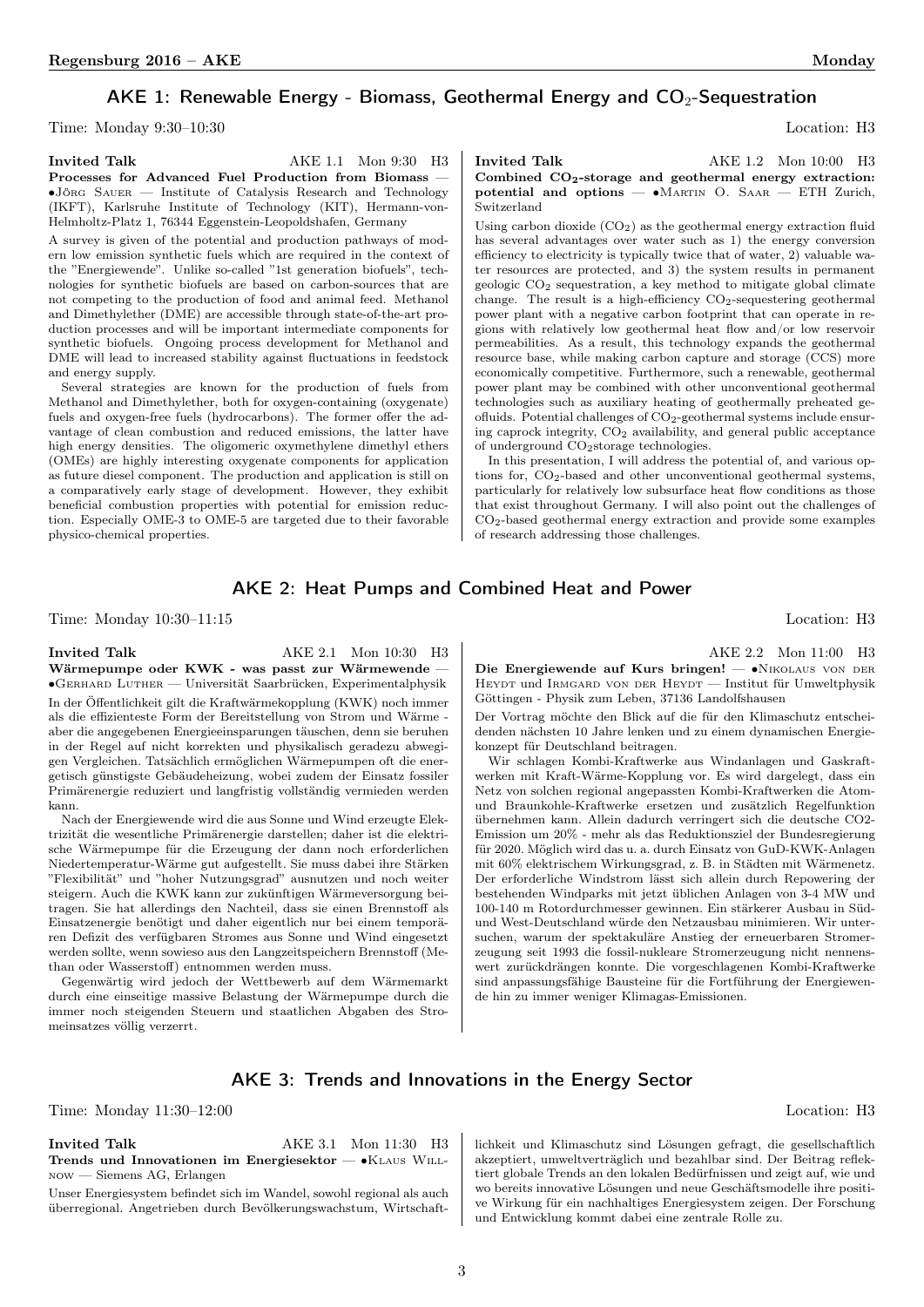#### AKE 4: Strategies for Future Mobility

Time: Monday 12:00–12:30 Location: H3

Invited Talk  $AKE 4.1$  Mon 12:00 H3 Antriebs- und Kraftstoffstrategien für die zukünftige Mobilität — ∙Stefan Schmerbeck — Volkswagen AG, Wolfsburg, Deutschland

Der Weg zu einer nachhaltigen Mobilität beruht auf einer breiten Basis von hoch effizienten Antrieben und der gleichzeitigen Nutzung dekarbonisierter Energieträger. Dabei liegt die Verantwortung der Automobilindustrie vor allem in der Weiterentwicklung der Antriebe und Fahrzeuge hin zu hohen Wirkungsgraden. Neben der weiteren Verbesserung hoch effizienter aber physikalisch und chemisch limitierten reinen Verbrennungsmotoren spielt die Einführung der e-Mobilität eine entschei-

dende Rolle. Eine große Herausforderung liegt in der Überzeugung der Kunden mit begeisternden und emotionalen neuen Antriebskonzepten. Technologisch müssen hier z.B. die Batterien und die Ladeinfrastruktur weiterentwickelt werden. Auch gilt es, den Weg für nachhaltige Energieträger zur Nutzung im Verkehrssektor zu ermöglichen. Die vielfältig erneuerbar herstellbare Elektrizität und mögliche Synergien aus Speicherung von Elektrizität und Mobilität eröffnen interessante Optionen.

Auch die Digitalisierung wird die Mobilität von Morgen revolutionieren. Die Evolution zum hoch-automatischen Fahren und später zum autonomen Fahren oder die Vernetzung des Autos sind hier die großen Handlungsfelder.

#### AKE 5: Economic Aspects of the German Energy Turn

Time: Monday 15:00–15:30 Location: H3

Invited Talk  $AKE 5.1$  Mon 15:00 H3 Die Defizite der Energiewende — •MANUEL FRONDEL — RWI, Essen

Der Anteil der erneuerbaren Energietechnologien am deutschen Strommix lag Ende 2015 bei rund 30%. Das bedeutet gegenüber dem Anteil von weniger als 7% im Jahr 2000, in dem das Erneuerbaren-Energien-Gesetz (EEG) zur Förderung der Erneuerbaren eingeführt wurde, mehr als eine Vervierfachung. In keinem anderen Land der Welt wurde der Anteil der Erneuerbaren derart vorangetrieben. Doch was weltweit

große Beachtung findet, hat einen sehr hohen Preis: Die Kosten für den Ausbau der erneuerbaren Energien in Deutschland nehmen stetig zu und liegen mittlerweile bei deutlich über 20 Mrd. Euro jährlich. Während viele armutsgefährdete Haushalte unter diesen Lasten zu leiden haben, wird immer mehr überschüssiger grüner Strom produziert, der wegen fehlenden Stromnetzen keine Abnehmer findet. Um dies zu vermeiden und den künftigen Kostenanstieg für die Verbraucher zu dämpfen, sollte der weitere Ausbau der Erneuerbaren gedrosselt und mit dem Tempo des Netzausbaus in Deutschland synchronisiert werden.

## AKE 6: Chemical Energy Storage for Electricity

Time: Monday 15:30–16:00 Location: H3

Invited Talk  $AKE 6.1$  Mon 15:30 H3 Perspektiven und Limitierungen (elektro-)chemischer Energiespeicher – von der Batterie bis zu Power-to-X — • RÜDIGER-A. Eichel — Forschungszentrum Jülich GmbH, Institut für Energieund Klimaforschung, IEK-9: Grundlagen der Elektrochemie

Zur Speicherung von erneuerbar erzeugtem Strom sind unterschiedliche Zeitskalen relevant - vom Leistungsspeicher bis zum saisonalen Langzeitspeicher. In diesem Beitrag werden die Perspektiven und Limitierungen (elektro-)chemischer Konzepte zur stationären Energiespeicherung beleuchtet. Batteriespeicher (d.h. elektrochemische Akkumulatoren) stellen attraktive Kurzzeitspeicher für Leistungsanwendungen und dezentrale Kurzzeitspeicher dar. Chemische Speicher (Power-to-Fuels) können Langzeitszenerien abbilden. Darüber hinaus erlaubt die Power-to-Chemicals Technologie die Einkopplung in die Chemische Industrie.

Neben den stationären Energiespeichern, spielen auch Speicher für mobile Anwendungen eine wichtige Rolle in einem nachhaltigen Energiesystem. Die im ersten Teil eingeführten Technologien für dezentrale Energiereicher und X-to-Power Anwendungen werden für die Elektromobilität bewertet, wobei insbesondere zukünftige Technologien der übernächsten Generation im Fokus stehen.

#### AKE 7: System Analysis and Hydrogen Economy

Time: Monday 16:00–17:00 Location: H3

Invited Talk  $AKE 7.1$  Mon 16:00 H3 Methodische Aspekte der Systemanalyse zur Energiewende — ∙Detlef Stolten, Martin Robinius, Thomas Grube und Sebastian Schiebahn — Forschungszentrum Jülich, Institut für Energie- und Klimaforschung, Elektrochemische Verfahrenstechnik (IEK-3), D-52425 Jülich

Nach den Vereinbarungen in Paris soll die Klimaerwärmung deutlich unter 2<sup>∘</sup> begrenzt werden, was in den bisherigen Energievorgaben nicht berücksichtigt ist, die bereits 80-95% Reduktion der CO2-Emissionen in Deutschland vorsehen. Häufig wird die Radikalität dieser Forderung unterschätzt oder es wird argumentiert, daß sich die Forderungen noch der Realität anpassen werden. Die derzeitige Entwicklung scheint dies nicht zu stützen; so zeigen etwa die hohen Abschreibungen der Energiekonzerne, daß es erhebliche Fehleinschätzungen der Entwicklung gibt. Letztlich wird eine komplette Neustrukturierung der Energieversorgung erforderlich sein. Hierfür sind die herkömmlichen Methoden der Systemanalyse nach Auffassung der Verfasser nur bedingt geeignet, da sie auf der Fortschreibung bestehender Systeme beruhen und so langfristig nicht zu einer kostenoptimalen und sozial angemessenen Lösung führen. Szenarienanalyse beispielsweise ist geeignet, wenn sich die Anzahl der Variablen, und damit die Veränderungen, in Grenzen halten. Außerdem erfordert die Systemanalyse für einen so starken Umbau eine größere Nähe zur Technik, damit zukünftige Entwicklungen besser berücksichtigt werden können. Desweiteren sollte eine neue Infrastruktur nicht nur vom heutigen Stand aus fortgeschrieben werden, sondern auch vom Ziel der gestaltet werden und dann in Einklang mit einer Fortschreibung gebracht werden. Der Vortrag diskutiert diese Punkte und beleuchtet die Entwicklung für Deutschland an Beispielen.

AKE 7.2 Mon 16:30 H3 Wasserstoff als Energieträger der Energiewende: Eine Systemanalyse — ∙Sebastian Schiebahn, Thomas Grube, Martin Robinius, Vanessa Tietze und Detlef Stolten — Institut für Energie- und Klimaforschung: Elektrochemische Verfahrenstechnik (IEK-3), Forschungszentrum Jülich GmbH, Deutschland

Der Ausbau von Windkraft und Photovoltaik erfordert neue Konzepte zur netztechnischen Integration, denn Erzeugung und Verbrauch geraten zeitlich und räumlich immer mehr aus dem Gleichgewicht. Last-

4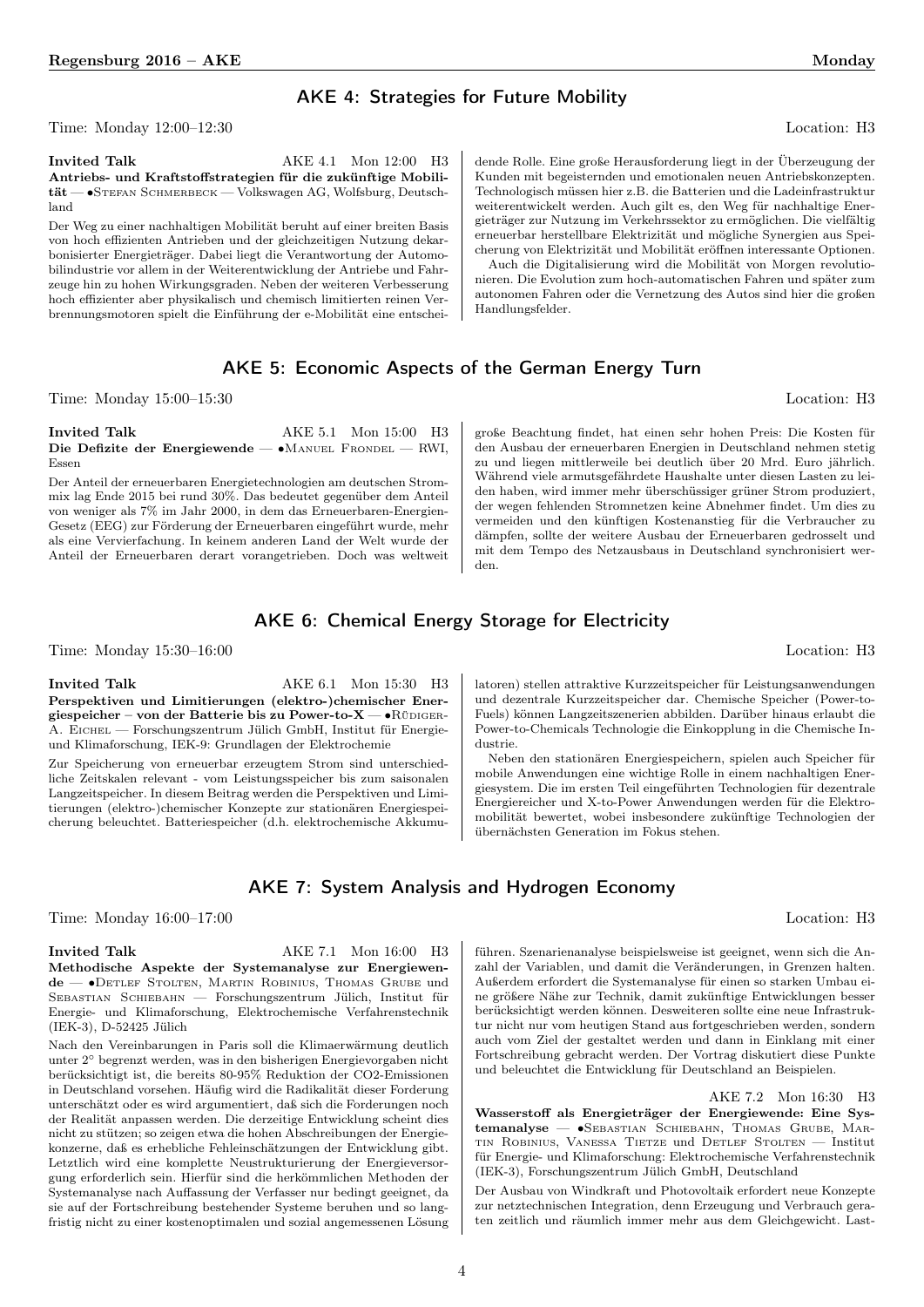verschiebungen und der Ausbau des europäischen Stromnetzes können den Bedarf an großen Energiespeichern nur mindern, jedoch nicht ersetzen. Für die benötigte Energiespeicherung im TWh-Bereich sind nur Speicher für chemische Energieträger geeignet. Elektrolytisch produzierter Wasserstoff bietet hierfür das mit Abstand größte Potenzial. Dabei eröffnet sich auch die Möglichkeit, die Energiewende vom Stromauf den Verkehrssektor und auf die industrielle Nutzung auszuweiten. Unsere Systemanalyse bewertet diese sektorübergreifenden Synergieeffekte unter technischen und wirtschaftlichen Gesichtspunkten.

Dies wird für ein Szenario mit hoher Durchdringung erneuerbarer Energien im Jahr 2050 vorgestellt. Die zeitlich und örtlich hoch aufgelöste Analyse der Residuallast nach Stromnetzberechnung erlaubt die genaue Platzierung der Elektrolyseure. Aufbauend darauf wird eine kostenoptimierte H2-Infrastruktur zur flächendeckenden Versorgung des deutschen Straßenverkehrs vorgestellt, welche geografische Limitationen hinsichtlich potentieller Untergrundspeicher sowie technische Restriktionen der jeweiligen Elemente berücksichtigt.

AKE 7.3 Mon 16:45 H3 Improved hydrogen storage properties of LiBH<sup>4</sup> via nanoconfinement in nanoporous aerogel-like carbon —<br>●ALEXANDER SURREY<sup>1,2</sup>, CHRISTIAN BONATTO MINELLA<sup>3</sup>, NINA

#### <span id="page-3-0"></span>AKE 8:  $CO<sub>2</sub>$  Electro-Reduction

Time: Monday 17:15–18:00 Location: H3

AKE 8.1 Mon 17:15 H3 Monitoring the Chemical State of Catalysts for CO2 Electroreduction: An in operando Raman spectroscopic Study — ∙Akiyoshi Kuzume, Abhijit Dutta, Motiar Rahaman, and Peter Broekmann — Department of Chemistry and Biochemistry, University of Bern, Bern, Switzerland

A major concern of electrocatalysis research is to assess the structural and chemical changes that a catalyst may itself undergo in the course of the catalyzed process. These changes can influence not only the activity of the studied catalyst, but also its selectivity towards the formation of a certain product. An illustrative example is the electroreduction of carbon dioxide on tin oxide nanoparticles, where under the operating conditions of the electrolysis (that is, at cathodic potentials) the catalyst undergoes structural changes which in an extreme case involves its reduction to metallic tin. This results in a decreased Faradaic efficiency (FE) for the production of formate (HCOO\*) that is otherwise the main product of CO2 reduction on SnOx surfaces. In this study we utilized potential and time dependent in operando Raman spectroscopy in order to monitor the oxidation state changes of SnO2 that accompany CO2 reduction. Investigations were carried out at different alkaline pH levels, and a strong correlation between the oxidation state of the surface and the FE of HCOO\* formation was found. Understanding the transition of phases, such as oxide to metallic or vice versa, during CO2 electrolysis can offer distinct benefits of the catalyst material in terms of activity, selectivity, and stability.

AKE 8.2 Mon 17:30 H3 Activity of Cu-Au alloy NPs towards the electrochemical reduction of CO2: A compositional dependence study ∙Motiar Rahaman, Abhijit Dutta, and Peter Broekmann — Department of Chemistry and Biochemistry, University of Bern, Freistrasse 3, Bern 3012, Switzerland

Our work focuses on the optimization of Cu-Au catalyst composition towards the electro-reduction of CO2 in aqueous media. We have synthesized various compositions of Cu-Au alloy nano-particles (NPs) directly on a technical vulcan carbon support where the chemical composition of the NPs were systematically varied from pure Au to pure Cu. The structure, composition and the electrochemical activity of these NPs with regard to the CO2 electro-reduction were studied by a com-

FECHLER<sup>4</sup>, MARKUS ANTONIETTI<sup>4</sup>, LUDWIG SCHULTZ<sup>1,2</sup>, and BERND RELLINGHAUS<sup>1</sup> — <sup>1</sup>IFW Dresden, Institute for Metallic Materials, P.O. Box 270116, D-01171 Dresden, Germany — <sup>2</sup>TU Dresden, Institut für Festkörperphysik, D-01062 Dresden, Germany — <sup>3</sup>Karlsruhe Institute of Technology, Institute of Nanotechnology, Hermann-von-Helmholtz-Platz 1, D-76344 Eggenstein-Leopoldshafen, Germany — <sup>4</sup>Max Planck Institute of Colloids and Interfaces, Dept. of Colloid Chemistry Research, Campus Golm, D-14476 Potsdam, Germany

We present the effect of nanoconfinement of LiBH<sub>4</sub> in nanoporous aerogel-like carbon on its hydrogen storage properties. The carbon scaffold is prepared by salt templating - a simple and sustainable technique for the production of nanoporous carbon-based materials. A loading of up to 40 wt.  $\%$  of LiBH<sub>4</sub> is achieved by melt infiltration, upon which the hydride remains amorphous. The nanoconfined LiBH<sup>4</sup> starts to desorb hydrogen already at 200∘C with the main release at 310∘C, whereas the bulk material decomposes only above 400∘C. A partial rehydrogenation at moderate conditions (100 bar and 300∘C) is demonstrated. Under these conditions, bulk  $LiBH<sub>4</sub>$  does not absorb any hydrogen. In contrast to a recent report, in-situ heating in the transmission electron microscope indicates that both decomposition products (B and LiH) remain within the carbon pores.

bination of microscopic/spectroscopic methods (TEM, EDAX, XR and XPS) and electrochemical measurements (LSV and chronoamperometry). The formed gaseous and liquid products from the CO2 electroreduction have been analyzed by gas chromatography (GC) and ion chromatography (IC) techniques respectively. The catalytic activity of Cu-Au alloy composition towards CO2 reduction and the product distribution is found to be strongly dependent on the particular Au content. In case of Cu17Au83 alloy, CO is observed as main reduction product whereas, in case of Cu84Au16 alloy, hydrocarbons are dominantly produced with formate as side product. However the best hydrocarbon efficiency is observed for the Cu67Au33 alloy where ethylene and ethane are produced with substantial faradaic efficiencies.

AKE 8.3 Mon 17:45 H3 Enhancing Process Stability for the Electrolysis of Carbon Dioxide with Ionic Liquids —  $\bullet$ SEBASTIAN S. NEUBAUER<sup>1</sup>, RALF K. KRAUSE<sup>2</sup>, JOACHIM WECKER<sup>2</sup>, DIRK M. GULDI<sup>1</sup>, and GUENTER SCHMID<sup>2</sup>  $-$  <sup>1</sup>Department of Chemistry and Pharmacy, FAU, Egerlandstr. 3, 91058 Erlangen, Germany — <sup>2</sup>Siemens AG, Günter-Scharowsky-Str. 1, 91058 Erlangen, Germany

The production of valuable synthetic fuels and / or chemical feedstock out of waste CO<sup>2</sup> constitutes a key challenge in the contemporary field of energy storage. CO<sup>2</sup> is converted in a single step via a direct electrocatalytic process affording high efficiencies.

The conversion of  $CO<sub>2</sub>$  to carbon monoxide  $(CO)$  is a hot topic and the focus of this work. Studies, which were conducted in recent years, utilized mainly aqueous electrolytes. Rather short process stabilities and the competing hydrogen evolution reaction (HER) remain as major problems. In this context, ionic liquids have evolved as versatile solvent for the electrocatalytic conversion.[1] Considering their unique properties such as high ion conductivity, wide electrochemical window, and low Henry constant for  $CO<sub>2</sub>$ , they potentially inhibit HER and shift the electron transfer towards  $CO<sub>2</sub>$  reduction. We identified ideal operation conditions for selected ionic liquids in the matter of working electrode potential and electrolysis stability. To this end, understanding and controlling electrophoresis is crucial with regard to the stability. The major conclusion of our work is the realization of high Faraday efficiencies for CO formation within a stable process, while HER is inhibited. [1] B. A. Rosen et al., Science 2011, 334, pp. 643-644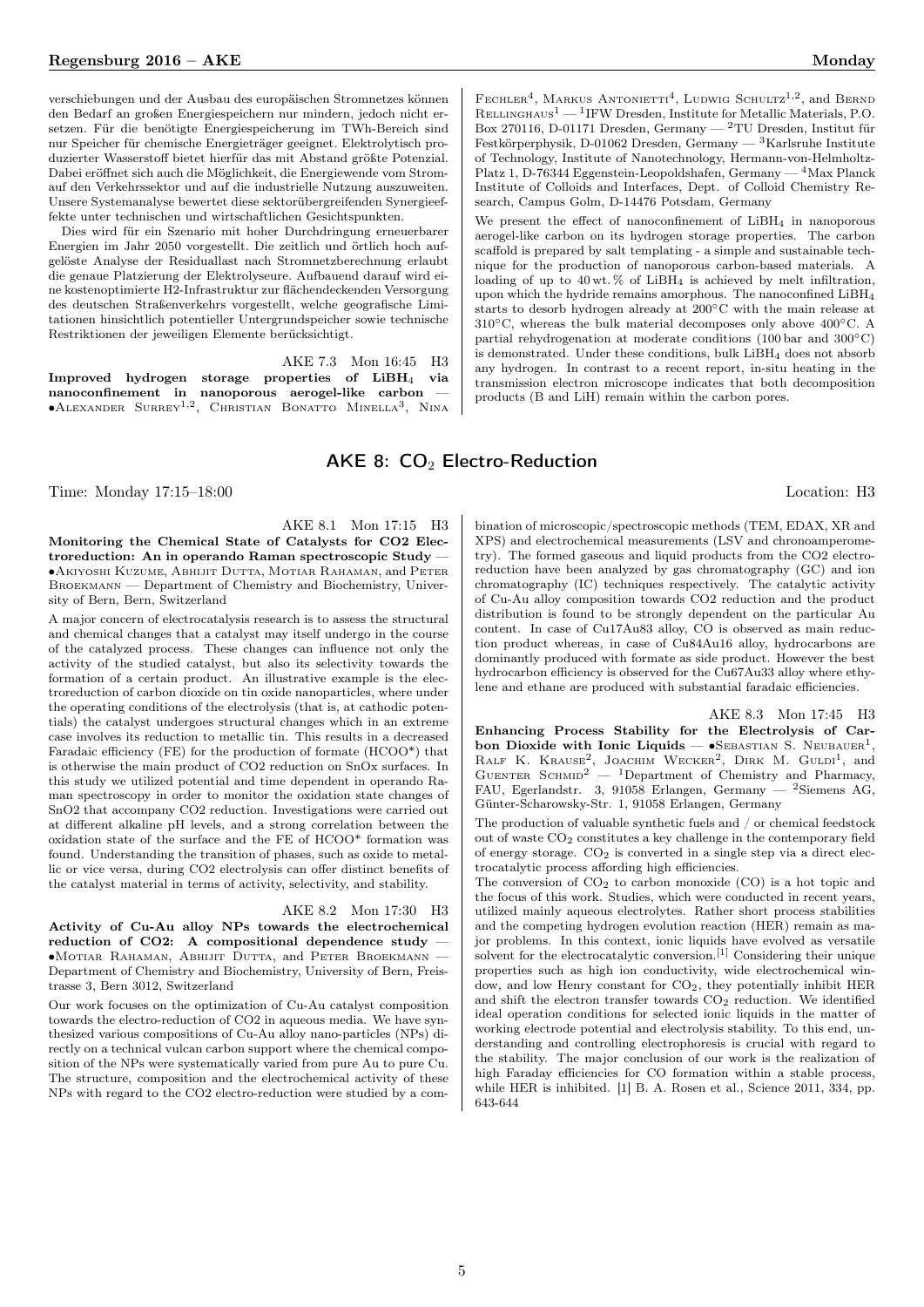### AKE 9: High-Efficiency Photovoltaics (with CPP)

Time: Tuesday 9:30–10:30 Location: H3

Invited Talk  $AKE 9.1$  Tue 9:30 H3 Multi junction concepts for photovoltaics and artificial photosynthesis: Critical points of current and future highperformance solar energy conversion — •THOMAS HANNAPPEL — Technische Universität Ilmenau, Department of Physics, Ilmenau, Germany

By far the highest solar energy conversion efficiencies have been achieved so far, when employing III-V-based semiconductor layer structures in multi junction approaches for optimum exploitation of the solar spectrum [1-3]. In these record-breaking multi-layer structures, interfaces are the most crucial parts in different regards. In devices for direct water splitting the solid-liquid interface is in particular delicate towards (photo)electrochemical corrosion and charge transfer. An interface with low-defect density between silicon and III-V compounds would be a major breakthrough and would not only add to solar energy conversion, but all kinds of opto-electronic devices.

To accelerate progress in these fields, it is essential to gain an atomicscale understanding of critical and essential heterojunction preparation, including the complex physico-chemical processes and interface formations [4,5]. Here, we will present original analysis to scrutinise state-of-the-art preparation and to develop future solar energy conversion routes with multi junction concepts.

[1] M.M. May et al., Nat. Commun. 6 (2015) 8286 [2] A. Nakamura et al. Appl. Phys. Express 8 (2015) 107101 [3] F. Dimroth et al., Prog. Photovoltaics 22 (2014) 277 [4] O. Supplie et al., J. Phys. Chem. Lett 6 (2015) 464 [5] M.M. May et al., J. Phys. Chem. C. 118 (2014) 19032

Topical Talk  $AKE 9.2$  Tue 10:00 H3 Monolithic perovskite/silicon-heterojunction tandem solar cells processed at low temperature —  $\bullet$ STEVE ALBRECHT<sup>1</sup>, M. SALIBA<sup>2</sup>, J.P. CORREA BAENA<sup>2</sup>, F. LANG<sup>1</sup>, L. KORTE<sup>1</sup>, R. SCHLATMANN<sup>1</sup>, M. K. NAZEERUDDIN<sup>2</sup>, A. HAGFELDT<sup>2</sup>, M. GRÄTZEL<sup>2</sup>, and B. RECH<sup>1</sup> — <sup>1</sup>Helmholtz-Zentrum Berlin für Materialien und Energie GmbH, Institut für Silizium-Photovoltaik, Kekuléstraße 5, 12489 Berlin, Germany — <sup>2</sup>Laboratory for Photonics Swiss Federal Institute of Technology (EPFL), Station 6, Lausanne, CH 1015, Switzerland

Tandem solar cells combining silicon and perovskite absorbers have the potential to outperform state-of-the-art high efficiency silicon single junction devices. However, the practical fabrication of monolithic silicon/perovskite tandem solar cells is challenging as material properties and processing requirements restrict the device design. We achieve a tandem cell efficiency of 19.9% with an open circuit voltage of 1.78 V for the reverse scan direction with a stabilized power output of 18.1% which is one the highest reported values to date. The monolithic integration was realized via low temperature processing of the semitransparent perovskite sub-cell. The tandem cell design is currently limited by the photocurrent generated in the silicon bottom cell that is reduced due to reflectance losses. Based on optical modelling and first experiments, we show that these losses can be significantly reduced by combining optical optimization including light trapping approaches. Therefore, this study highlights the great potential of monolithic silicon heterojunction/perovskite tandem solar cells.

#### AKE 10: Modelling of Energy Systems and Climate

Time: Tuesday  $10:45-12:15$  Location: H3

AKE 10.1 Tue 10:45 H3

#### Ein Modell zur Berechnung des optimalen Energie-Mix unter Berücksichtigung volatiler Energiequellen — •MAGDA SCHIEGL — Hochschule Landshut

In Anlehnung an [1] wird die Datenanalyse der folgenden Stromdaten von Deutschland für das Jahr 2013 durchgeführt: Der Gesamtverbrauch (load), die Erzeugung durch regenerative Quellen und zwar Photovoltaik, Wind on- und off-shore. Wir führen die statistische Analyse der Zeitreihen durch, insbesondere zur Ermittlung eines optimalen Energie-Mix in Hinblick auf ein Minimum an benötigter Back-Up Energie. Auf der Grundlage dieser Analyse entwickeln wir ein statistisches Modell, das die näherungsweise analytische Berechnung des optimalen Energie-Mix und der Back-up Energie erlaubt. Die Qualität der analytischen Lösung wird anhand der Ergebnisse der empirischen Analyse diskutiert. Wir erweitern unsere Untersuchung auf den Einsatz von Speichermedien: Die Auswirkungen ihrer Eigenschaften auf den Energie-Mix und die benötigte Back-up Energie wird beschrieben.

[1] F. Wagner, Electricity by intermittent sources: An analysis based on the German situation 2012, Eur. Phys. J. Plus (2014), 129: 20

#### AKE 10.2 Tue 11:00 H3

Using virtual injection patterns to allocate power flows in renewable electricity networks — •SABRINA HEMPEL<sup>1</sup>, JONAS HÖRSCH<sup>1</sup>, MIRKO SCHÄFER<sup>1</sup>, MARTIN GREINER<sup>2</sup>, and STEFAN  $S$ CHRAMM<sup>1</sup> — <sup>1</sup>FIAS, Frankfurt am Main, Deutschland — <sup>2</sup>Aarhus University, Aarhus, Denmark

Renewable electricity networks are defined as power grids with a large penetration of fluctuating renewable power generation. Using virtual injection patterns, the power flow on the network can be decomposed into flow patterns associated with the respective exporting and importing nodes. We use this method to allocate grid usage to the different countries in a simplified model of a highly renewable pan-European electricity system.

#### AKE 10.3 Tue 11:15 H3

Backup Flexibility Classes in Renewable Electricity Networks with Storage —  $\bullet$ David Schlachtberger<sup>1</sup>, Tom Brown<sup>1</sup>, Sarah BECKER<sup>1</sup>, STEFAN SCHRAMM<sup>1</sup>, and MARTIN GREINER<sup>2</sup> — <sup>1</sup>Frankfurt Institute for Advanced Studies, 60438 Frankfurt am Main, Germany

— <sup>2</sup>Department of Engineering, Aarhus University, 8000 Aarhus C, Denmark

High shares of intermittent renewable generation in a European power system will lead to an increasing demand for flexible complementary generation. This work aims to quantify this demand in terms of generation capacity in different flexibility classes. We use five years of high resolution weather-based wind and solar power generation data to split the backup systems required to cover the residual load into three flexibility classes corresponding to daily, weekly, and seasonal time-scales. They are distinguished by their respective maximum rates of change of power output. Using an economic optimization model, the influence of storage technologies that act on comparable time-scales, like pumped hydro storage for efficient, but limited short term storage, or hydrogen storage with fuel cells with low efficiency, but potentially large capacity for medium to long term storage, can be determined. We also study the effects of constrained network transmission, price assumptions, and electricity generation from reservoir hydro power with inflow on the flexibility of the system.

<span id="page-4-0"></span>AKE 10.4 Tue 11:30 H3

Power flow tracing through Germany's transmission grid — •Jonas Hörsch<sup>1</sup>, Mirko Schäfer<sup>1</sup>, Sarah Becker<sup>1,3,4</sup>, Stefan<br>Schramm<sup>1</sup>, and Martin Greiner<sup>2</sup> — <sup>1</sup>Frankfurt Institute for Advanced Studies (FIAS), Goethe-Universität, 60438 Frankfurt am Main, Germany — <sup>2</sup>Department of Engineering, Aarhus University, 8000 Aarhus C, Denmark  $-$  3Department of Electrical Engineering and Computer Science, University of Kassel, 34121 Kassel, Germany — <sup>4</sup>Fraunhofer Institute for Wind Integration and Energy Systems Technology (IWES), 34119 Kassel, Germany

Increasing shares of fluctuating renewable sources and a deeper integration of the European electricity markets call for the extension and efficient use of the transmission structure. A fair allocation scheme of its operation and capital costs to participating parties should take an appropriate measure of their grid usage into account.

This talk introduces 1) a flow tracing algorithm for dissecting the power flows into its constituent flows originating from different types or groups of generators and ending at individual consumers and 2) the aggregation of the partial flows over several representative years into such a measure of grid usage.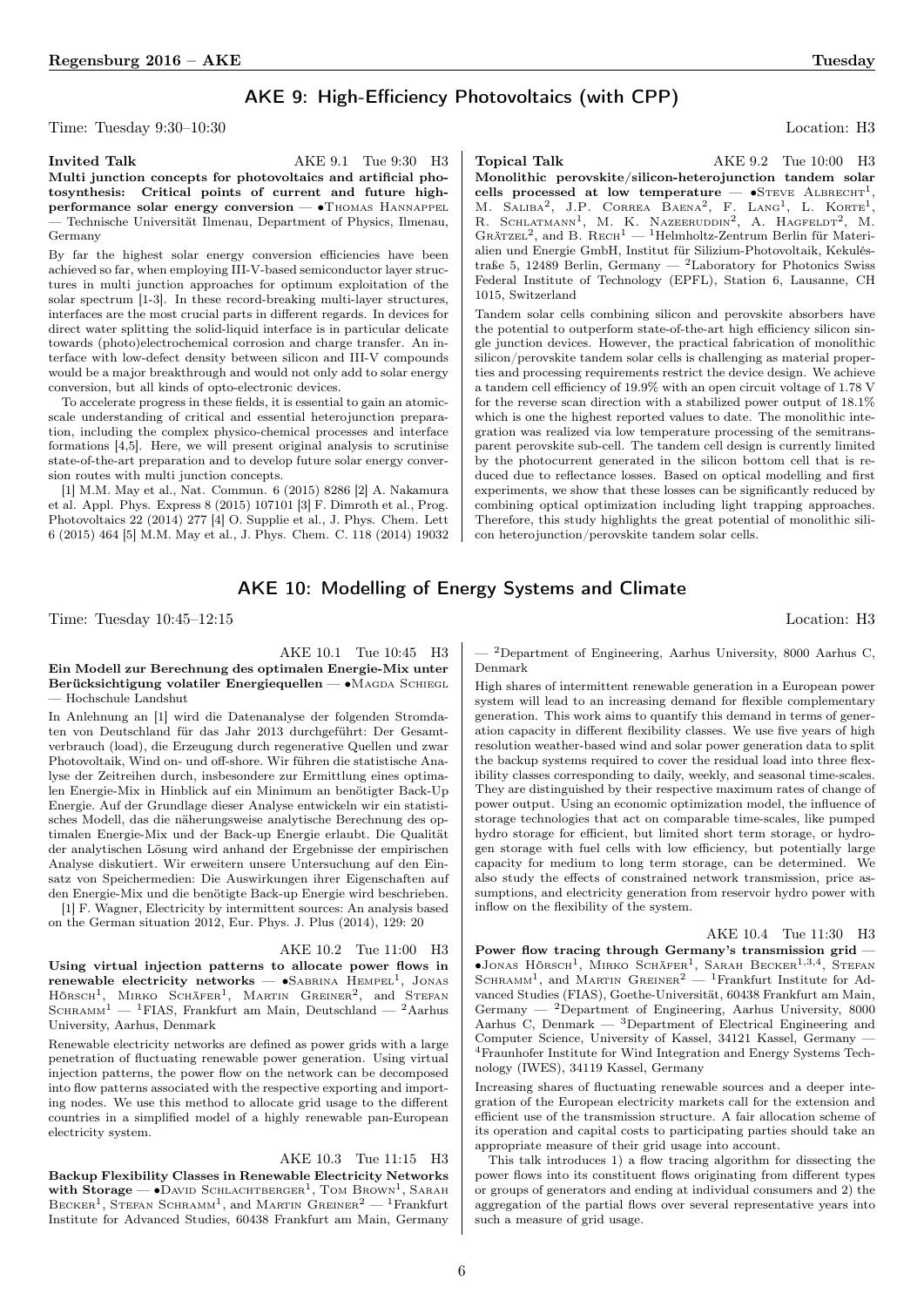We demonstrate it on the model of a highly renewable German electricity system embedded in a simplified European grid by determining the relative impacts due to 1) wind, solar and conventional power generation and to 2) consumption and generation in each of the Bundesländer.

Assimilation von PV-Leistungsdaten und Ihre Herausforderungen im Regionalmodell COSMO-DE — ∙Stefan  $\text{DECLAIR}^1$ , Yves-Marie Saint-Drenan<sup>2</sup> und Roland Potthast<sup>1</sup> — <sup>1</sup>Deutscher Wetterdienst, Frankfurter Straße 135, 63067 Offenbach, Germany — <sup>2</sup>Fraunhofer IWES, Königstor 59, 34119 Kassel, Germany Datenassimilation ist ein unerlässlicher Schritt in der Prozesskette der numerischen Wettervorhersage. Sie stellt nicht nur die Initialfelder für die Integration des Modells bereit, sondern sie synchronisiert auch das Modell mit der Realität und reduziert damit den Modellfehler in der Vorhersage. Neben konventionellen Beobachtungssystemen wie z.B. Radiosonden oder synoptische Bodenstationen werden immer mehr Systeme erschlossen, die die Ableitung von meteorologischen Informationen erlauben. Dazu gehören z.B. Satellitenradianzen, Radarreflektivitäten und GPS-Laufzeitverzögerungen. Leistungsdaten von PV-Anlagen bieten an, Strahlungs- und Wolkeninformation abzuleiten und können damit z.B. Satelliteninformation sinnvoll ergänzen, da diese Informationen nun nicht mehr auf die vertikale Säule des Beobachtungsinstrumentes beschränkt ist, sondern auch den Pfad zwischen Sonnenstand und Instrument einbezieht.

Dieser Beitrag beschreibt die Methode, wie das Modelläquivalent zur PV-Leistung im Wettermodell berechnet wird und diskutiert die dominierenden Einflußfaktoren und Herausforderungen bei der Anwendung.

AKE 10.6 Tue 12:00 H3

#### Berechung von Klima-Trend-Funktionen aus lokalen Zeitreihen — •DIETER IHRIG — FH Südwestfalen, Iserlohn, Germany

Die Tatsache einer Zunahme der mittleren Jahrestemperatur gegenüber der vorindustriellen Zeit ist in der wissenschaftlichen Gemeinschaft allgemein anerkannt. Die mittlere Jahrestemperatur und noch stärker die Monatsmittel der Temperatur haben sich aber in verschiedenen Regionen der Welt durchaus unterschiedlich entwickelt, was zu teilweise schwierigen Diskussionen und zu Kritik durch die sog. Klimaskeptiker führt. Temperaturtrends sind angesichts des starken Rauschens im Temperatursignal schwierig zu sehen. Die üblichen Filterverfahren erlauben keine gesicherte Aussage für die letzten 10 bis 20 Jahre. Es wird ein Verfahren zur Berechnung von Trendfunktionen im Sinne neuer, geglätteter Zeitreihen vorgestellt, das in der Lage ist bis zur aktuellen Zeit zu rechnen. Die Methode wird auf Klimazeitreihen (1881 bis 2015) von 40 Stationen angewandt. (Jahresmittel und 12 Monatsmittel) Die Äbhangigkeit der Temperaturänderung sowie der daraus resultierenden Änderung der Strahlungsleistung abhängig vom Breitengrad wird vorgestellt. Die Methode wird außerdem auf Zeitreihen der Niederschläge angewandt.

#### AKE 11: Fukushima - Five Years later

Time: Tuesday 14:00–15:00 Location: H3

Invited Talk  $AKE 11.1$  Tue 14:00 H3 Der Reaktorunfall von Fukushima - Ursachen, Ablauf und Folgen des Unfalls sowie Maßnahmen zur Bewältigung der Unfallfolgen — ∙Walter Tromm, Martin Brandauer und Ro-BERT STIEGLITZ — Karlsruhe Institut für Technologie, Hermann-von-Helmholtz Platz 1, 76334 Eggenstein-Leopoldshafen

Am 11. März 2011 ereignete sich vor der Ostküste der japanischen Hauptinsel Honshu das schwerste Erdbeben seit Beginn entsprechender Aufzeichnungen in Japan. Am Kernkraftwerksstandort Fukushima Daiichi verursachten das Beben und der nachfolgende Tsunami den fast vollständigen Ausfall der Stromversorgung von vier der insgesamt sechs Reaktorblöcke. In der Folge kam es zu dem nach Tschernobyl schwersten Reaktorunfall. Vor allem in den ersten Tagen des Unfalls gelangten dabei erhebliche Mengen radioaktiver Stoffe in die Atmosphäre. Der Unfall wurde auf der höchsten Stufe der International Nuclear and Radiological Event Scale (INES 7) eingeordnet. Der Vortrag beleuchtet aus heutiger Sicht die Unfallursachen, den Ablauf und die Folgen des Unfalls und im zweiten Teil die technischen Maßnahmen zur Bewältigung der Unfallfolgen am Standort. Es kann davon ausgegangen werden, dass sich Teile der Reaktorkerne in den unteren Bereichen der Sicherheitsbehälter der Reaktoren eins bis drei befinden. Die kontaminierten Abwässer der dazu notwendigen Kühlmaßnahmen

müssen speziell behandelt werden. Auch der zum Teil zerstörte Kernbrennstoff in den Brennelementlagerbecken muss in den Blöcken 1 bis 3 sicher gekühlt werden. Dennoch sollen die Reaktorblöcke in 30 bis 40 Jahren restlos zurückgebaut werden können.

Invited Talk  $AKE 11.2$  Tue 14:30 H3 Der Reaktorunfall von Fukushima Dai-ichi: die radiologischen Konsequenzen für die Bevölkerung —  $\bullet$  Rolf Michel — Institut für Radioökologie und Strahlenschutz, Leibniz Universität Hannover Fünf Jahre nach dem Unfall lassen sich die aus dem Unfall resultierenden Kontaminationen der Umwelt, die daraus resultierenden Strahlenexpositionen für die betroffenen Bevölkerungsgruppen und die möglichen gesundheitlichen Konsequenzen auf der Basis internationaler Evaluierungen zuverlässig beurteilen. Der Vortrag schlägt einen Bogen vom freigesetzten Nuklidspektrum, über Transport und Fallout der Radionuklide und die Kontamination von Umweltmedien zur Ermittlung der externen und internen Strahlenexpositionen der Bevölkerung in den verschiedenen Präfekturen Japans. Dabei werden sowohl die Dosen im ersten Jahr und den Folgejahren sowie die Lebenszeitdosen betrachtet. Die bisher verfügbaren Daten über gesundheitliche Effekte werden diskutiert.

#### AKE 12: Energy Applications of Thermoelectric Materials

Time: Tuesday 15:00–15:30 Location: H3

Invited Talk  $AKE 12.1$  Tue 15:00 H3 Energiegewinnung durch Nanostrukturierte Thermoelektrika: Von Thomas Seebeck zum thermoelektrischen Generator — ∙Kornelius Nielsch — Leibniz-Institut für Festkörper- und Werkstoffforschung, Dresden, Germany

Mehr als 60 Prozent der weltweit verbrauchten fossilen Primärenergie werden einer Studie des Lawrence Livermore National Laboratory zufolge ungenutzt als Wärme abgegeben. Zu den größten Abwärmeproduzenten gehören Kraftwerke, Feuerungsanlagen und Kraftfahrzeuge. Technologien, die es ermöglichen, Abwärme hieraus zumindest teilweise zu verwerten, würden wertvolle Effizienzsteigerungen erzielen. Hier könnte die Thermoelektrik durch die direkte Umwandlung von Wärme in Strom wesentliche Beiträge zum effizienteren Energieumgang und damit zum Umweltschutz leisten.

Thermoelektrika sind Materialien, die Wärme in elektrische Energie umwandeln. Neben Anwendungen in der Sensorik und Kühltechnik ermöglichen Thermoelektrika die Nutzung nahezu jeder Abwärme, um Elektrizität zu erzeugen. Als aussichtsreichster Ansatz zur Entwicklung von Thermoelektrika hoher Effizienz Z (Z=S2 $*\sigma/\lambda$ : Seebeck-Koeffizient S, elektrische und thermische Leitfähigkeit  $\sigma$  und  $\lambda$ ) gilt heute die Strukturierung auf nm-Skala. Im Vortrag wird die Entwicklung von thermoelektrischen Modellsystemen mit chemischen Verfahren aus der Gasphase und Flüssigkeiten und Ansätze zur thermoelektrischen Charakterisierung an einzelnen Nanostäben und im Ensemble hin zum thermoelektrischen Modul präsentiert.

7